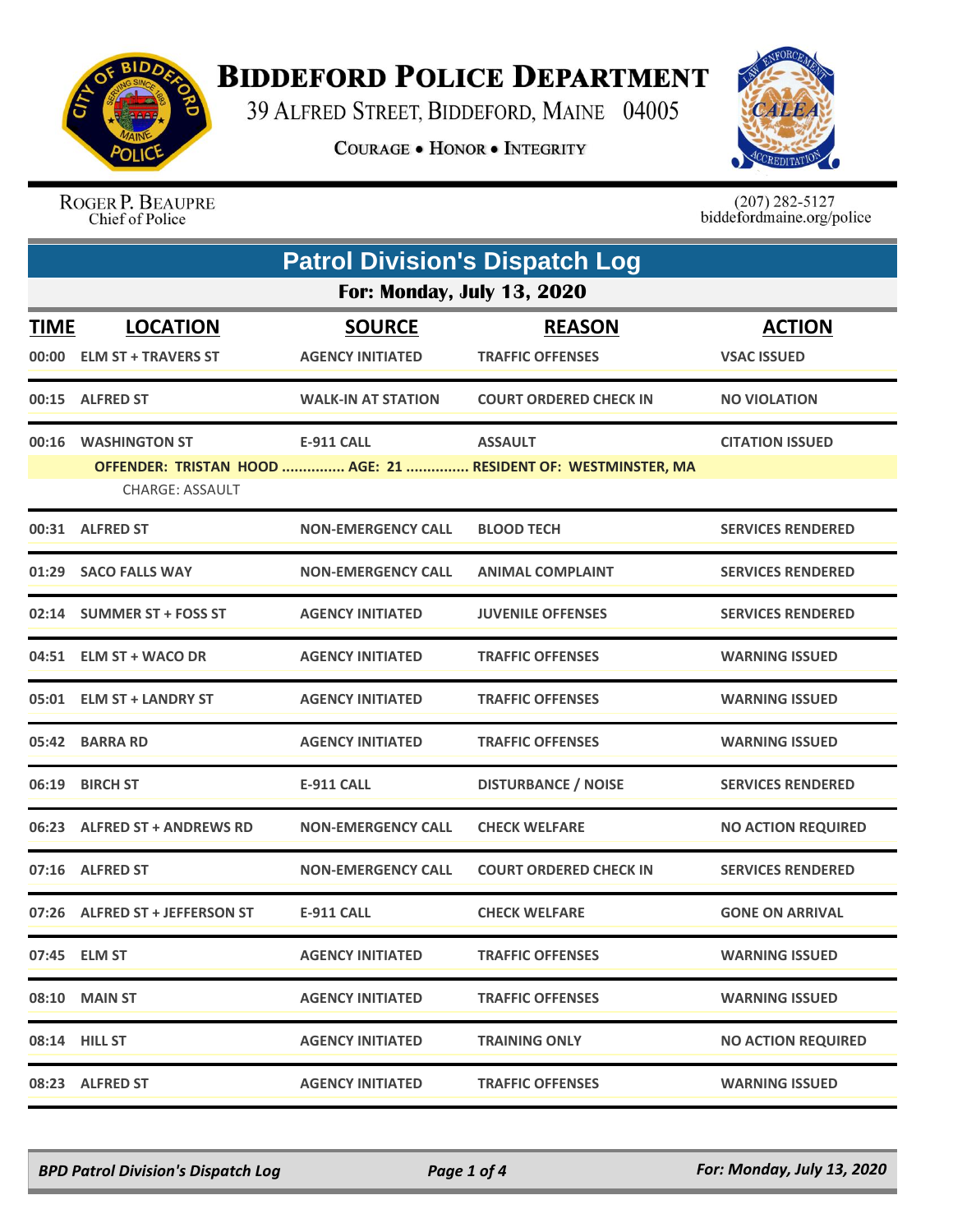| <b>TIME</b> | <b>LOCATION</b>                                                                                          | <b>SOURCE</b>                                        | <b>REASON</b>                                                   | <b>ACTION</b>             |
|-------------|----------------------------------------------------------------------------------------------------------|------------------------------------------------------|-----------------------------------------------------------------|---------------------------|
|             | 08:33 SOUTH ST                                                                                           | <b>AGENCY INITIATED</b>                              | <b>TRAFFIC OFFENSES</b>                                         | <b>VSAC ISSUED</b>        |
|             | 08:40 ALFRED ST                                                                                          | <b>WALK-IN AT STATION</b>                            | <b>ALL OTHER</b>                                                | <b>SERVICES RENDERED</b>  |
|             | 08:47 BEACH AVE                                                                                          | <b>NON-EMERGENCY CALL</b>                            | <b>ANIMAL COMPLAINT</b>                                         | <b>SERVICES RENDERED</b>  |
|             | 08:48 RIVER RD                                                                                           | <b>AGENCY INITIATED</b>                              | <b>TRAFFIC OFFENSES</b>                                         | <b>WARNING ISSUED</b>     |
|             | 08:52 DARTMOUTH ST                                                                                       | <b>E-911 CALL</b>                                    | 911 MISUSE                                                      | <b>NO ACTION REQUIRED</b> |
|             | 09:00 KING ST                                                                                            | <b>NON-EMERGENCY CALL</b>                            | <b>CHECK WELFARE</b>                                            | <b>NEGATIVE CONTACT</b>   |
|             | 09:17 JEFFERSON ST + ALFRED ST                                                                           | <b>NON-EMERGENCY CALL</b>                            | <b>CHECK WELFARE</b>                                            | <b>SERVICES RENDERED</b>  |
|             | 09:21 SOUTH ST                                                                                           | <b>AGENCY INITIATED</b>                              | <b>TRAFFIC OFFENSES</b>                                         | <b>WARNING ISSUED</b>     |
|             | 09:28 HILL ST                                                                                            | <b>NON-EMERGENCY CALL</b>                            | 911 MISUSE                                                      | <b>SERVICES RENDERED</b>  |
|             | 09:32 ELM ST                                                                                             | <b>AGENCY INITIATED</b>                              | <b>TRAFFIC OFFENSES</b>                                         | <b>WARNING ISSUED</b>     |
|             | 09:42 MAIN ST                                                                                            | <b>AGENCY INITIATED</b>                              | <b>TRAFFIC OFFENSES</b>                                         | <b>CITATION ISSUED</b>    |
|             |                                                                                                          | CHARGE: OPERATING WHILE LICENSE SUSPENDED OR REVOKED | OFFENDER: KENNEDY G MAPEZA  AGE: 43  RESIDENT OF: BIDDEFORD, ME |                           |
|             | 09:59 HILL ST + WILLETT ST                                                                               | <b>AGENCY INITIATED</b>                              | <b>TRAFFIC OFFENSES</b>                                         | <b>ARREST(S) MADE</b>     |
|             | OFFENDER: CHASE A STANLEY  AGE: 27  RESIDENT OF: WELLS, ME<br><b>CHARGE: FAILURE TO REGISTER VEHICLE</b> |                                                      |                                                                 |                           |
|             | 10:03 ELM ST + LINDALE AVE                                                                               | <b>AGENCY INITIATED</b>                              | <b>TRAFFIC OFFENSES</b>                                         | <b>WARNING ISSUED</b>     |
|             | 10:08 DUPONT AVE                                                                                         | <b>NON-EMERGENCY CALL</b>                            | <b>CHECK WELFARE</b>                                            | <b>SERVICES RENDERED</b>  |
|             | 10:11 MILE STRETCH RD                                                                                    | <b>NON-EMERGENCY CALL</b>                            | <b>ANIMAL COMPLAINT</b>                                         | <b>NO ACTION REQUIRED</b> |
|             | <b>10:13 MAIN ST</b>                                                                                     | <b>AGENCY INITIATED</b>                              | <b>TRAFFIC OFFENSES</b>                                         | <b>WARNING ISSUED</b>     |
|             | <b>10:24 MAIN ST</b>                                                                                     | <b>NON-EMERGENCY CALL</b>                            | <b>TRESPASSING</b>                                              | <b>REPORT TAKEN</b>       |
|             | 10:30 ELM ST                                                                                             | <b>AGENCY INITIATED</b>                              | <b>TRAFFIC OFFENSES</b>                                         | <b>VSAC ISSUED</b>        |
|             | <b>10:32 FORTUNES ROCKS RD</b>                                                                           | <b>NON-EMERGENCY CALL</b>                            | <b>ARTICLES LOST/FOUND</b>                                      | <b>NO ACTION REQUIRED</b> |
|             | 10:44 EMERY ST                                                                                           | <b>NON-EMERGENCY CALL</b>                            | <b>ALL OTHER</b>                                                | <b>SERVICES RENDERED</b>  |
|             | 10:49 PRECOURT ST                                                                                        | <b>AGENCY INITIATED</b>                              | <b>TRAFFIC OFFENSES</b>                                         | <b>NO ACTION REQUIRED</b> |
|             | 11:00 FORTUNES ROCKS RD                                                                                  | <b>RADIO</b>                                         | <b>ALL OTHER</b>                                                | <b>SERVICES RENDERED</b>  |
|             | 11:06 ALFRED ST                                                                                          | <b>WALK-IN AT STATION</b>                            | <b>COURT ORDERED CHECK IN</b>                                   | <b>SERVICES RENDERED</b>  |
|             |                                                                                                          |                                                      |                                                                 |                           |

*BPD Patrol Division's Dispatch Log Page 2 of 4 For: Monday, July 13, 2020*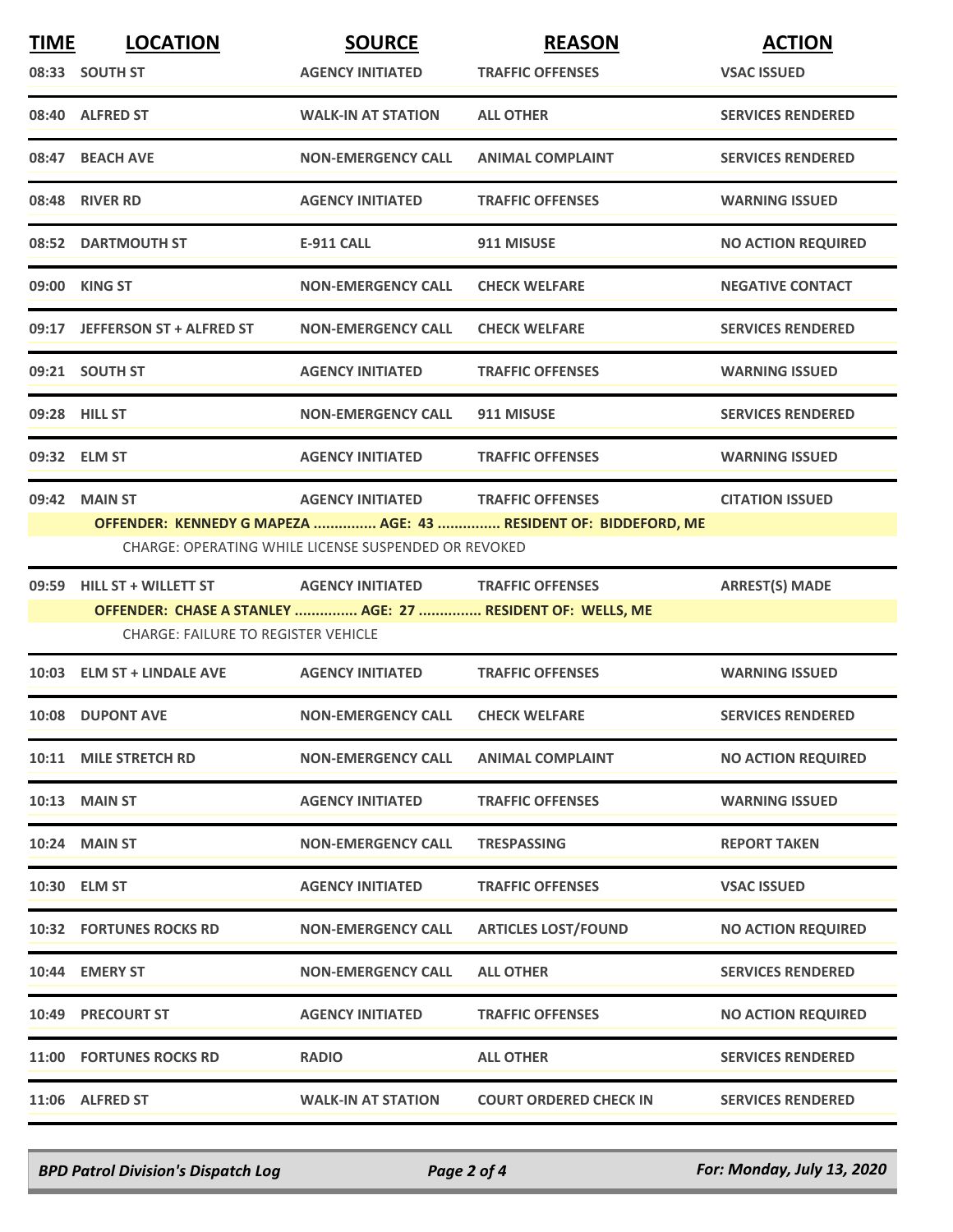| <b>TIME</b> | <b>LOCATION</b>            | <b>SOURCE</b>             | <b>REASON</b>                 | <b>ACTION</b>                |
|-------------|----------------------------|---------------------------|-------------------------------|------------------------------|
|             | 11:22 FOURTH ST            | <b>E-911 CALL</b>         | 911 MISUSE                    | <b>SERVICES RENDERED</b>     |
|             | 11:23 ELM ST               | <b>AGENCY INITIATED</b>   | <b>ROAD HAZARD</b>            | <b>SERVICES RENDERED</b>     |
|             | 11:28 PRECOURT ST          | <b>AGENCY INITIATED</b>   | <b>TRAFFIC OFFENSES</b>       | <b>WARNING ISSUED</b>        |
|             | 11:45 ELM ST               | <b>AGENCY INITIATED</b>   | <b>TRAFFIC OFFENSES</b>       | <b>VSAC ISSUED</b>           |
|             | 11:49 RAYMOND ST           | <b>NON-EMERGENCY CALL</b> | <b>HARASSMENT</b>             | <b>SERVICES RENDERED</b>     |
|             | 12:05 HILL ST + DUPONT AVE | <b>NON-EMERGENCY CALL</b> | <b>SUSPICION</b>              | <b>UNFOUNDED</b>             |
|             | 12:20 SOUTH ST             | <b>AGENCY INITIATED</b>   | <b>TRAFFIC OFFENSES</b>       | <b>VSAC ISSUED</b>           |
|             | 12:20 ALFRED ST            | <b>WALK-IN AT STATION</b> | <b>COURT ORDERED CHECK IN</b> | <b>SERVICES RENDERED</b>     |
|             | 12:32 BIRCH ST             | <b>WALK-IN AT STATION</b> | <b>PAPERWORK</b>              | <b>SERVICES RENDERED</b>     |
|             | 12:40 SOUTH ST             | <b>AGENCY INITIATED</b>   | <b>TRAFFIC OFFENSES</b>       | <b>WARNING ISSUED</b>        |
|             | 12:42 BOULDER WAY          | <b>NON-EMERGENCY CALL</b> | <b>CIVIL COMPLAINT</b>        | <b>SERVICES RENDERED</b>     |
|             | 12:46 ELM ST               | <b>AGENCY INITIATED</b>   | <b>TRAFFIC OFFENSES</b>       | <b>WARNING ISSUED</b>        |
|             | 12:51 JEFFERSON ST         | <b>AGENCY INITIATED</b>   | <b>TRAFFIC OFFENSES</b>       | <b>VSAC ISSUED</b>           |
|             | 12:55 FOX HOLLOW DR        | <b>WALK-IN AT STATION</b> | <b>HARASSMENT</b>             | <b>REPORT TAKEN</b>          |
|             | 13:20 SPRUCE ST            | <b>NON-EMERGENCY CALL</b> | <b>DRUNKENNESS</b>            | <b>UNFOUNDED</b>             |
|             | 13:32 JEFFERSON ST         | <b>NON-EMERGENCY CALL</b> | <b>ARTICLES LOST/FOUND</b>    | <b>NO ACTION REQUIRED</b>    |
|             | 14:02 BIRCH ST             | <b>AGENCY INITIATED</b>   | <b>PAPERWORK</b>              | <b>PAPERWORK NOT SERVED</b>  |
|             | <b>14:08 MAIN ST</b>       | <b>NON-EMERGENCY CALL</b> | <b>SUSPICION</b>              | <b>SERVICES RENDERED</b>     |
|             | 14:18 FOSS ST              | <b>NON-EMERGENCY CALL</b> | <b>ASSAULT</b>                | <b>REPORT TAKEN</b>          |
|             | 15:06 ELM ST + LINCOLN ST  | <b>NON-EMERGENCY CALL</b> | <b>ALL OTHER</b>              | <b>REFERRED OTHER AGENCY</b> |
|             | 15:27 ALFRED ST + BIRCH ST | <b>AGENCY INITIATED</b>   | <b>TRAFFIC OFFENSES</b>       | <b>WARNING ISSUED</b>        |
|             | <b>15:51 MARINER WAY</b>   | <b>NON-EMERGENCY CALL</b> | <b>ARTICLES LOST/FOUND</b>    | <b>NO ACTION REQUIRED</b>    |
|             | 16:14 ELM ST + FOREST ST   | <b>AGENCY INITIATED</b>   | <b>TRAFFIC OFFENSES</b>       | <b>WARNING ISSUED</b>        |
|             | 16:24 ELM ST               | <b>AGENCY INITIATED</b>   | <b>ALL OTHER</b>              | <b>SERVICES RENDERED</b>     |
|             | 16:51 PIKE ST + WATER ST   | <b>AGENCY INITIATED</b>   | <b>ASSIST OTHER AGENCY</b>    | <b>SERVICES RENDERED</b>     |

*BPD Patrol Division's Dispatch Log Page 3 of 4 For: Monday, July 13, 2020*